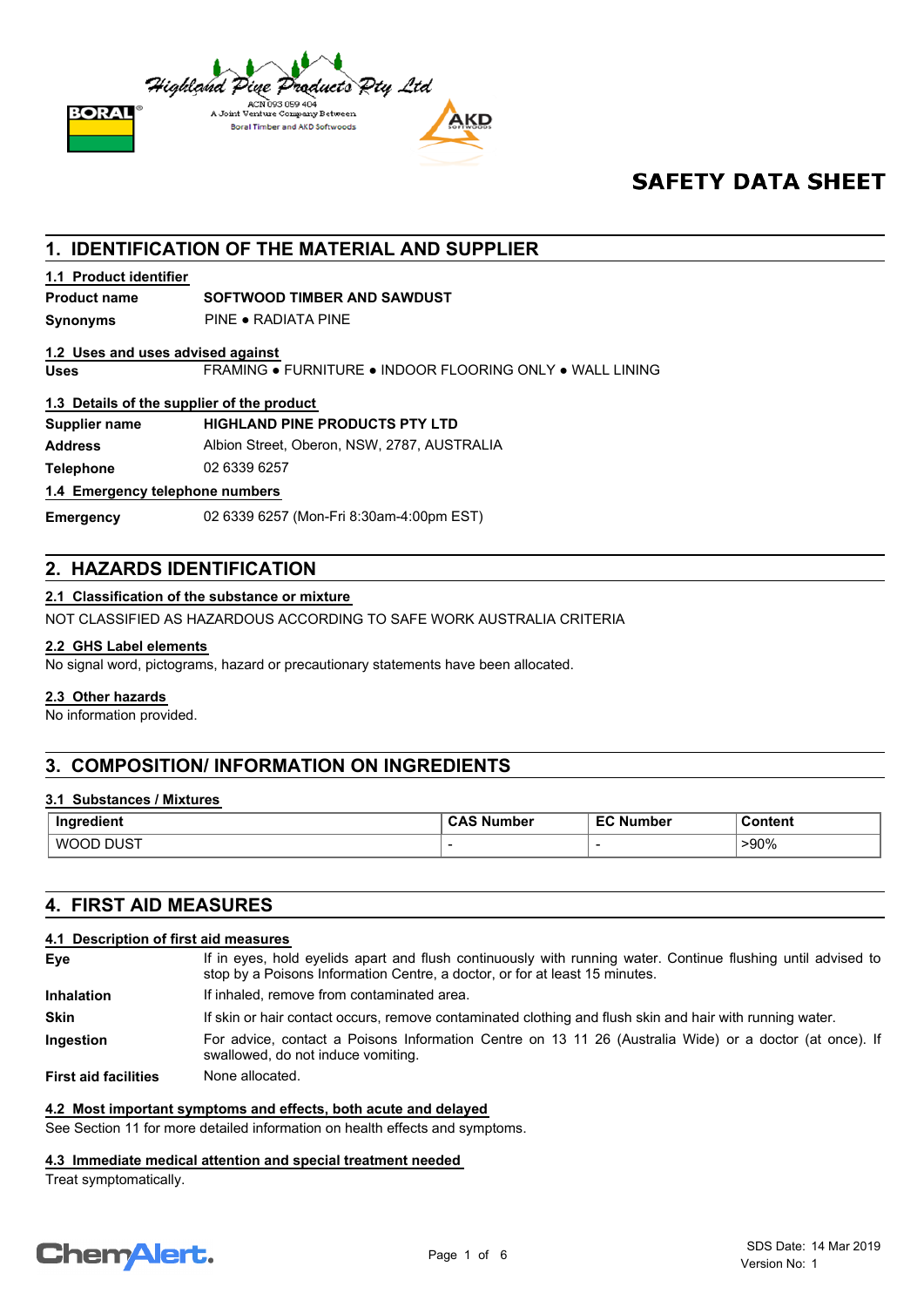# **5. FIRE FIGHTING MEASURES**

#### **5.1 Extinguishing media**

Water spray or fog, for large quantities. Prevent contamination of drains and waterways.

#### **5.2 Special hazards arising from the substance or mixture**

Combustible. May evolve toxic gases (carbon oxides, hydrocarbons) when heated to decomposition. Finely divided dust may form explosive mixtures with air.

#### **5.3 Advice for firefighters**

Evacuate area and contact emergency services. Toxic gases may be evolved in a fire situation. Remain upwind and notify those downwind of hazard. Wear full protective equipment including Self Contained Breathing Apparatus (SCBA) when combating fire. Use waterfog to cool intact containers and nearby storage areas.

#### **5.4 Hazchem code**

None allocated.

# **6. ACCIDENTAL RELEASE MEASURES**

#### **6.1 Personal precautions, protective equipment and emergency procedures**

Wear Personal Protective Equipment (PPE) as detailed in section 8 of the SDS.

#### **6.2 Environmental precautions**

Prevent product from entering drains and waterways.

#### **6.3 Methods of cleaning up**

If spilt, collect and reuse where possible.

#### **6.4 Reference to other sections**

See Sections 8 and 13 for exposure controls and disposal.

# **7. HANDLING AND STORAGE**

#### **7.1 Precautions for safe handling**

Before use carefully read the product label. Use of safe work practices are recommended to avoid eye or skin contact and inhalation. Observe good personal hygiene, including washing hands before eating. Prohibit eating, drinking and smoking in contaminated areas.

#### **7.2 Conditions for safe storage, including any incompatibilities**

Store in a cool, dry, well ventilated area, removed from incompatible substances and foodstuffs. Ensure containers are adequately labelled, protected from physical damage and sealed when not in use.

#### **7.3 Specific end uses**

No information provided.

# **8. EXPOSURE CONTROLS / PERSONAL PROTECTION**

#### **8.1 Control parameters**

#### **Exposure standards**

| Ingredient                                           | <b>Reference</b>  | <b>TWA</b> |                   | <b>STEL</b>              |                   |
|------------------------------------------------------|-------------------|------------|-------------------|--------------------------|-------------------|
|                                                      |                   | ppm        | mq/m <sup>3</sup> | ppm                      | mq/m <sup>3</sup> |
| Wood dust (certain hardwoods such as beech &<br>oak) | SWA [AUS]         | $- -$      |                   | $- -$                    | $\qquad \qquad$   |
| Wood dust (soft wood)                                | SWA <b>IAUS</b> I | $-$        |                   | $\overline{\phantom{a}}$ | 10                |

#### **Biological limits**

No biological limit values have been entered for this product.

#### **8.2 Exposure controls**

**Engineering controls**

Avoid inhalation. Use in well ventilated areas. Where an inhalation risk exists, mechanical extraction ventilation is recommended.

# **ChemAlert.**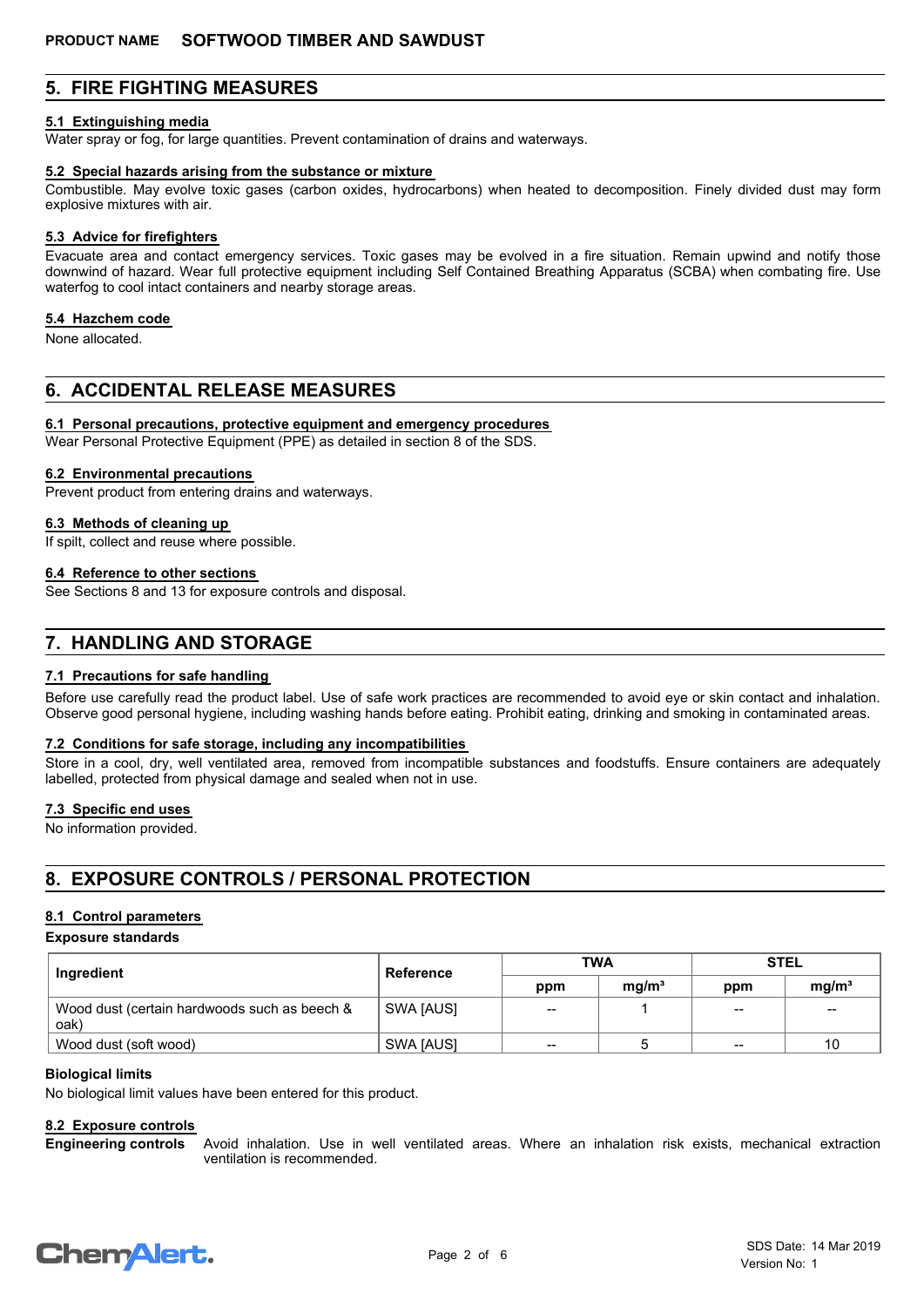#### **PPE**

| Eye / Face         | Wear dust-proof goggles.                                                      |
|--------------------|-------------------------------------------------------------------------------|
| Hands              | Individuals with sensitive skin should consider wearing PVC or rubber gloves. |
| <b>Body</b>        | At high dust levels, wear coveralls.                                          |
| <b>Respiratory</b> | At high dust levels, wear a Class P1 (Particulate) respirator.                |



# **9. PHYSICAL AND CHEMICAL PROPERTIES**

#### **9.1 Information on basic physical and chemical properties**

| <b>Appearance</b>                | SOLID                |
|----------------------------------|----------------------|
| Odour                            | PINE ODOUR           |
| Flammability                     | <b>COMBUSTIBLE</b>   |
| <b>Flash point</b>               | <b>NOT AVAILABLE</b> |
| <b>Boiling point</b>             | <b>NOT AVAILABLE</b> |
| <b>Melting point</b>             | <b>NOT AVAILABLE</b> |
| <b>Evaporation rate</b>          | <b>NOT AVAILABLE</b> |
| рH                               | <b>NOT AVAILABLE</b> |
| <b>Vapour density</b>            | <b>NOT AVAILABLE</b> |
| <b>Specific gravity</b>          | <b>NOT AVAILABLE</b> |
| Solubility (water)               | INSOLUBLE            |
| Vapour pressure                  | <b>NOT AVAILABLE</b> |
| <b>Upper explosion limit</b>     | <b>NOT AVAILABLE</b> |
| <b>Lower explosion limit</b>     | <b>NOT AVAILABLE</b> |
| <b>Partition coefficient</b>     | <b>NOT AVAILABLE</b> |
| <b>Autoignition temperature</b>  | <b>NOT AVAILABLE</b> |
| <b>Decomposition temperature</b> | <b>NOT AVAILABLE</b> |
| Viscosity                        | <b>NOT AVAILABLE</b> |
| <b>Explosive properties</b>      | <b>NOT AVAILABLE</b> |
| <b>Oxidising properties</b>      | <b>NOT AVAILABLE</b> |
| <b>Odour threshold</b>           | <b>NOT AVAILABLE</b> |
|                                  |                      |

# **10. STABILITY AND REACTIVITY**

## **10.1 Reactivity**

Carefully review all information provided in sections 10.2 to 10.6.

#### **10.2 Chemical stability**

Stable under recommended conditions of storage.

## **10.3 Possibility of hazardous reactions**

Polymerization will not occur.

#### **10.4 Conditions to avoid**

Avoid heat, sparks, open flames and other ignition sources.

#### **10.5 Incompatible materials**

Compatible with most commonly used materials.

#### **10.6 Hazardous decomposition products**

May evolve carbon oxides and hydrocarbons when heated to decomposition.

# **11. TOXICOLOGICAL INFORMATION**

#### **11.1 Information on toxicological effects**

Acute toxicity This product is expected to be of low toxicity. Based on available data, the classification criteria are not met.

# **Chemalert.**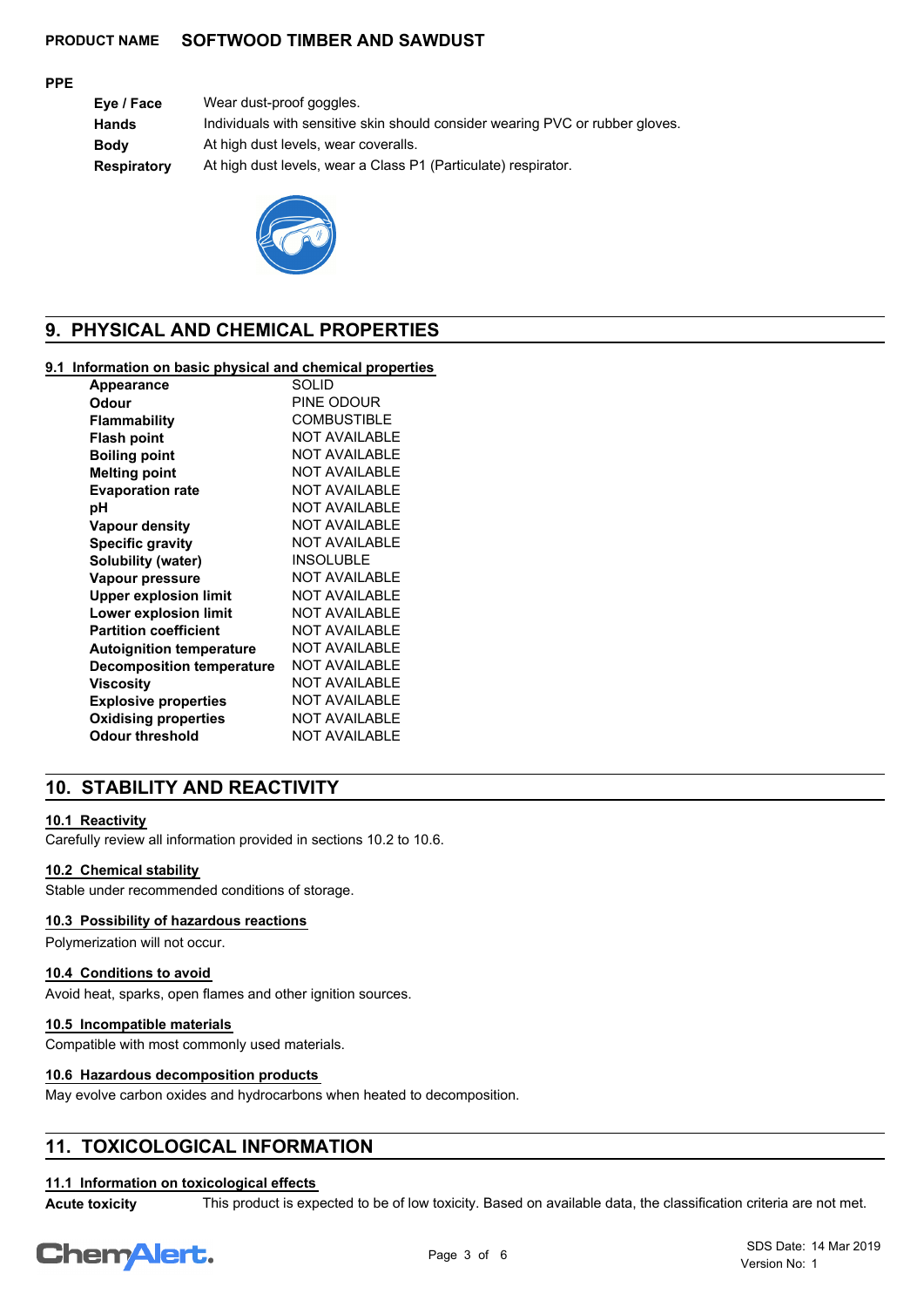| <b>Skin</b>                        | Not classified as a skin irritant. Prolonged or repeated exposure to dust may result in mechanical irritation<br>and dermatitis.                                                                                                         |  |
|------------------------------------|------------------------------------------------------------------------------------------------------------------------------------------------------------------------------------------------------------------------------------------|--|
| Eye                                | Not classified as an eye irritant. However, dusts may be abrasive and irritating to the eyes.                                                                                                                                            |  |
| <b>Sensitisation</b>               | Not classified as causing skin or respiratory sensitisation.                                                                                                                                                                             |  |
| <b>Mutagenicity</b>                | Not classified as a mutagen.                                                                                                                                                                                                             |  |
| Carcinogenicity                    | Not classified as a carcinogen. However, repeated exposure to wood dust may result in nasal and paranasal<br>sinus cancers (IARC Group 1). Adverse health effects are usually associated with long-term exposure to high<br>dust levels. |  |
| <b>Reproductive</b>                | Not classified as a reproductive toxin.                                                                                                                                                                                                  |  |
| STOT - single<br>exposure          | Inhalation of dust may cause irritation of the respiratory system.                                                                                                                                                                       |  |
| <b>STOT</b> - repeated<br>exposure | Not classified as causing organ damage from repeated exposure. However, prolonged and repeated<br>exposure to dusts may result in chronic pulmonary disease.                                                                             |  |
| <b>Aspiration</b>                  | Not classified as causing aspiration.                                                                                                                                                                                                    |  |

# **12. ECOLOGICAL INFORMATION**

#### **12.1 Toxicity**

No information provided.

#### **12.2 Persistence and degradability**

No information provided.

### **12.3 Bioaccumulative potential**

No information provided.

## **12.4 Mobility in soil**

No information provided.

#### **12.5 Other adverse effects**

This product is not anticipated to cause adverse effects to animal or plant life if released to the environment in small quantities.

# **13. DISPOSAL CONSIDERATIONS**

#### **13.1 Waste treatment methods**

Dispose of to an approved landfill or waste processing site. Contact the manufacturer/supplier for additional information (if required). **Waste disposal**

Legislation **Dispose of in accordance with relevant local legislation.** 

## **14. TRANSPORT INFORMATION**

#### **NOT CLASSIFIED AS A DANGEROUS GOOD BY THE CRITERIA OF THE ADG CODE, IMDG OR IATA**

|                                     | <b>LAND TRANSPORT (ADG)</b> | <b>SEA TRANSPORT (IMDG / IMO)</b> | AIR TRANSPORT (IATA / ICAO) |
|-------------------------------------|-----------------------------|-----------------------------------|-----------------------------|
| 14.1 UN Number                      | None allocated.             | None allocated.                   | None allocated.             |
| 14.2 Proper<br><b>Shipping Name</b> | None allocated.             | None allocated.                   | None allocated.             |
| 14.3 Transport<br>hazard class      | None allocated.             | None allocated.                   | None allocated.             |
| 14.4 Packing Group                  | None allocated.             | None allocated.                   | None allocated.             |

#### **14.5 Environmental hazards**

No information provided.

#### **14.6 Special precautions for user**

**Hazchem code** None allocated.

# **15. REGULATORY INFORMATION**

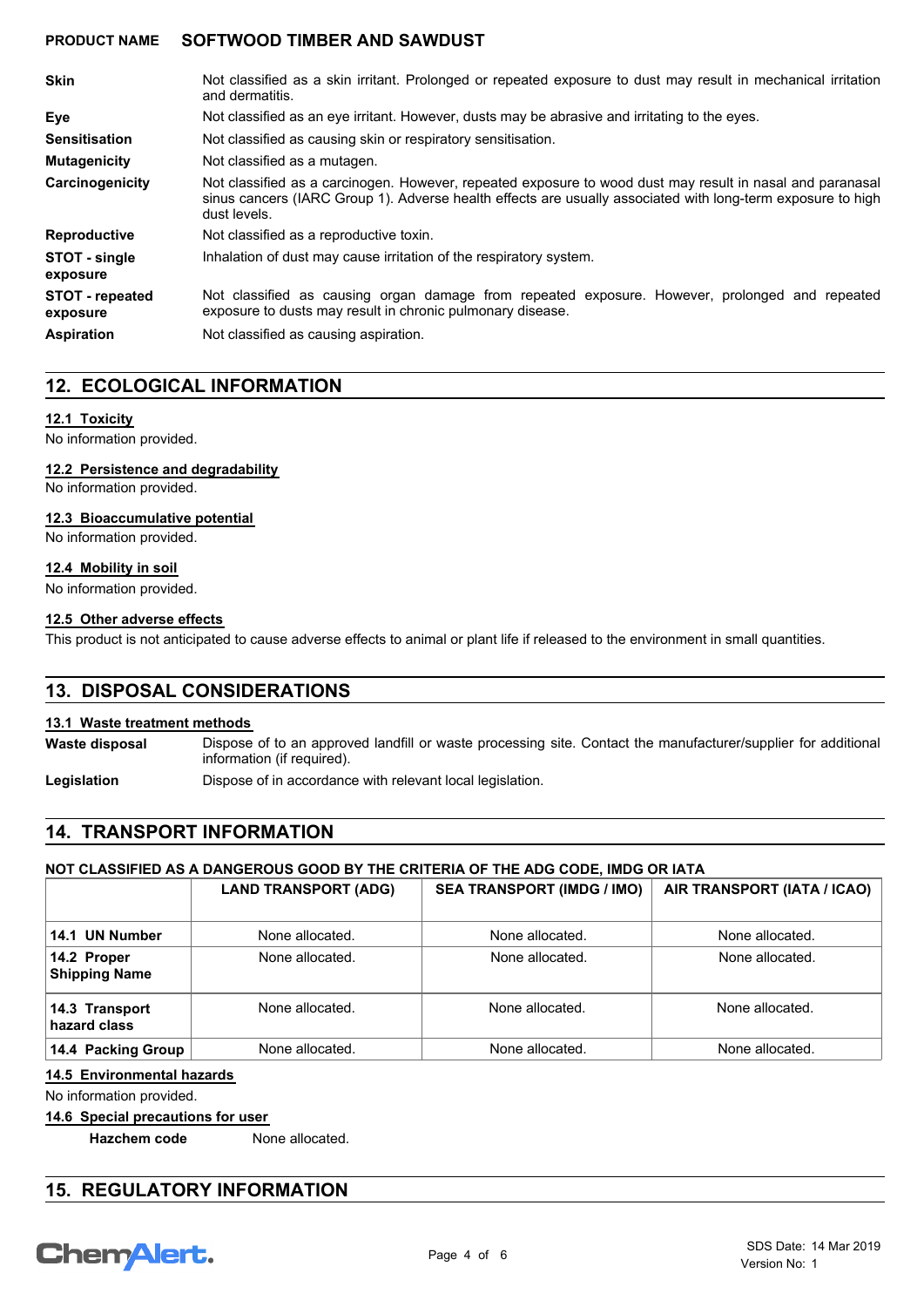#### **15.1 Safety, health and environmental regulations/legislation specific for the substance or mixture**

A poison schedule number has not been allocated to this product using the criteria in the Standard for the Uniform Scheduling of Medicines and Poisons (SUSMP). **Poison schedule**

Safework Australia criteria is based on the Globally Harmonised System (GHS) of Classification and Labelling of Chemicals. **Classifications**

**AUSTRALIA: AICS (Australian Inventory of Chemical Substances)** All components are listed on AICS, or are exempt. **Inventory listings**

# **16. OTHER INFORMATION**

| <b>Additional information</b> | PERSONAL PROTECTIVE EQUIPMENT GUIDELINES:<br>The recommendation for protective equipment contained within this report is provided as a guide<br>only. Factors such as form of product, method of application, working environment, quantity used,<br>product concentration and the availability of engineering controls should be considered before final<br>selection of personal protective equipment is made. |                                                                                                                                                                                                                                                                                                                                                                                                                                                                                                                                                                                                                                                                                                                                                                                                                                                                                                                                                                                                                                                                  |  |  |
|-------------------------------|------------------------------------------------------------------------------------------------------------------------------------------------------------------------------------------------------------------------------------------------------------------------------------------------------------------------------------------------------------------------------------------------------------------|------------------------------------------------------------------------------------------------------------------------------------------------------------------------------------------------------------------------------------------------------------------------------------------------------------------------------------------------------------------------------------------------------------------------------------------------------------------------------------------------------------------------------------------------------------------------------------------------------------------------------------------------------------------------------------------------------------------------------------------------------------------------------------------------------------------------------------------------------------------------------------------------------------------------------------------------------------------------------------------------------------------------------------------------------------------|--|--|
|                               |                                                                                                                                                                                                                                                                                                                                                                                                                  | <b>HEALTH EFFECTS FROM EXPOSURE:</b><br>It should be noted that the effects from exposure to this product will depend on several factors<br>including: form of product; frequency and duration of use; quantity used; effectiveness of control<br>measures; protective equipment used and method of application. Given that it is impractical to<br>prepare a report which would encompass all possible scenarios, it is anticipated that users will<br>assess the risks and apply control methods where appropriate.                                                                                                                                                                                                                                                                                                                                                                                                                                                                                                                                            |  |  |
| <b>Abbreviations</b>          | <b>ACGIH</b><br>CAS#<br><b>CNS</b><br>EC No.<br><b>EMS</b><br><b>GHS</b><br><b>GTEPG</b><br><b>IARC</b><br>LC50<br>LD50<br>mg/m <sup>3</sup><br><b>OEL</b><br>pH<br>ppm<br><b>STEL</b><br>STOT-RE<br>STOT-SE<br><b>SUSMP</b><br><b>SWA</b><br><b>TLV</b><br><b>TWA</b>                                                                                                                                           | American Conference of Governmental Industrial Hygienists<br>Chemical Abstract Service number - used to uniquely identify chemical compounds<br>Central Nervous System<br>EC No - European Community Number<br>Emergency Schedules (Emergency Procedures for Ships Carrying Dangerous<br>Goods)<br><b>Globally Harmonized System</b><br>Group Text Emergency Procedure Guide<br>International Agency for Research on Cancer<br>Lethal Concentration, 50% / Median Lethal Concentration<br>Lethal Dose, 50% / Median Lethal Dose<br>Milligrams per Cubic Metre<br>Occupational Exposure Limit<br>relates to hydrogen ion concentration using a scale of 0 (high acidic) to 14 (highly<br>alkaline).<br>Parts Per Million<br>Short-Term Exposure Limit<br>Specific target organ toxicity (repeated exposure)<br>Specific target organ toxicity (single exposure)<br>Standard for the Uniform Scheduling of Medicines and Poisons<br>Safe Work Australia<br><b>Threshold Limit Value</b><br>Time Weighted Average                                                   |  |  |
| <b>Report status</b>          |                                                                                                                                                                                                                                                                                                                                                                                                                  | This document has been compiled by RMT on behalf of the manufacturer, importer or supplier of the<br>product and serves as their Safety Data Sheet ('SDS').<br>It is based on information concerning the product which has been provided to RMT by the<br>manufacturer, importer or supplier or obtained from third party sources and is believed to represent<br>the current state of knowledge as to the appropriate safety and handling precautions for the product<br>at the time of issue. Further clarification regarding any aspect of the product should be obtained<br>directly from the manufacturer, importer or supplier.<br>While RMT has taken all due care to include accurate and up-to-date information in this SDS, it does<br>not provide any warranty as to accuracy or completeness. As far as lawfully possible, RMT accepts<br>no liability for any loss, injury or damage (including consequential loss) which may be suffered or<br>incurred by any person as a consequence of their reliance on the information contained in this SDS. |  |  |

# **Chemalert.**